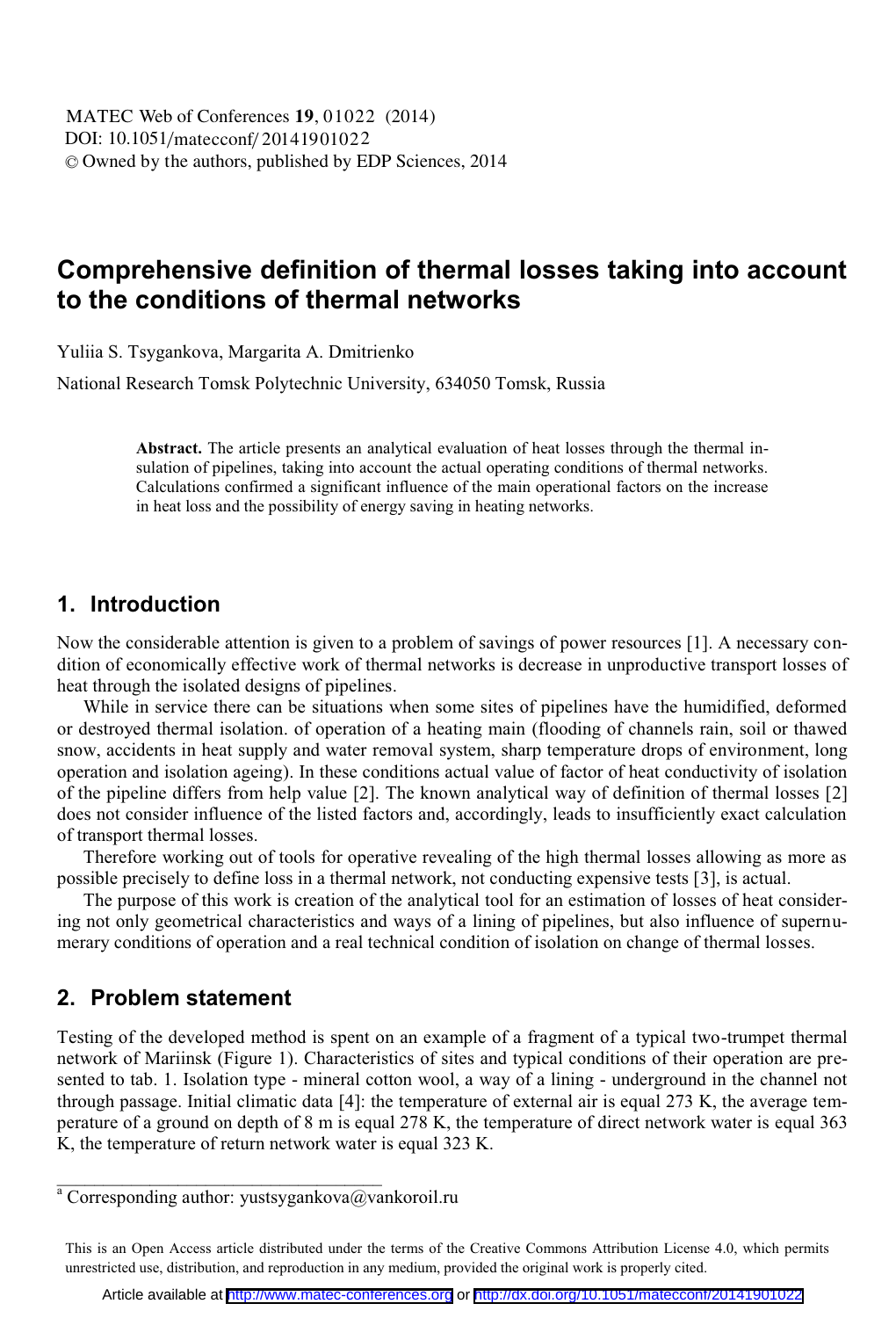

Figure 1. Fragment of a thermal network:  $L1 - L6 -$  sities of a thermal network with various conditions of operation and an isolation condition,  $S$  – thermal sourse, C1 – C4 – heat consumers  $N_2$  1-4.

**Table 1.** Sites characteristics of a thermal network

| $N_2$<br>site  | Length, m | Conditional<br>diameter, mm | External diame-<br>ter of isolation,<br>mm | Conditions of operation and an isola-<br>tion condition |  |
|----------------|-----------|-----------------------------|--------------------------------------------|---------------------------------------------------------|--|
| 1              | 1700      | 400                         | 560                                        | Design conditions                                       |  |
| $\overline{2}$ | 300       | 400                         | 560                                        | Isolation is humidified on 50 %                         |  |
| 3              | 150       | 400                         | 560                                        | Isolation is humidified on $70\%$                       |  |
| 4              | 200       | 400                         | 560                                        | Isolation is humidified on 100 %                        |  |
| 5              | 230       | 300                         | 450                                        | Isolation is humidified on $100\%$                      |  |
| 6              | 1240      | 300                         | 450                                        | Design conditions                                       |  |
| 7              | 440       | 300                         | 450                                        | Damp air in the channel                                 |  |
| 8              | 100       | 50                          | 125                                        | Isolation is absent                                     |  |
| 9              | 100       | 150                         | 250                                        | Isolation is deformed                                   |  |
| 10             | 510       | 250                         | 400                                        | Damp air in the channel                                 |  |
| 11             | 250       | 100                         | 180                                        | Isolation is humidified on $10\%$                       |  |
| 12             | 390       | 100                         | 180                                        | Design conditions                                       |  |
| 13             | 310       | 100                         | 180                                        | Isolation is humidified on 40 %                         |  |
| 14             | 100       | 100                         | 180                                        | Isolation is absent                                     |  |
| 15             | 180       | 100                         | 180                                        | Isolation is deformed                                   |  |
| 16             | 420       | 100                         | 180                                        | Design conditions                                       |  |

The problem of definition of heat losses for a thermal network (fig. 1) is solved at following assumptions:

heat technical characteristics of substances are constant and known sizes. In a considered range of change of the basic influencing parametres (temperature, pressure) heat technical properties of substances change slightly [2, 5] and this change can be neglected;

thermal resistance of walls of pipelines and the channel is not considered. Their thermal resistance much less than thermal resistance of the insulation layer [6];

- heat-carrier leaks are absent.

The basic engineering formulas used for the account of influence of negative factors (tab. 1), are presented in [7]. In this case for the purpose of optimisation of calculations for definition of thermal losses earlier developed and registered program complex [8] is used. The program allows to define losses of thermal energy and heat-carrier temperature drop on length of pipelines for any configuration of thermal networks. The step-by-step calculation of specific thermal losses realised in the program allows to recal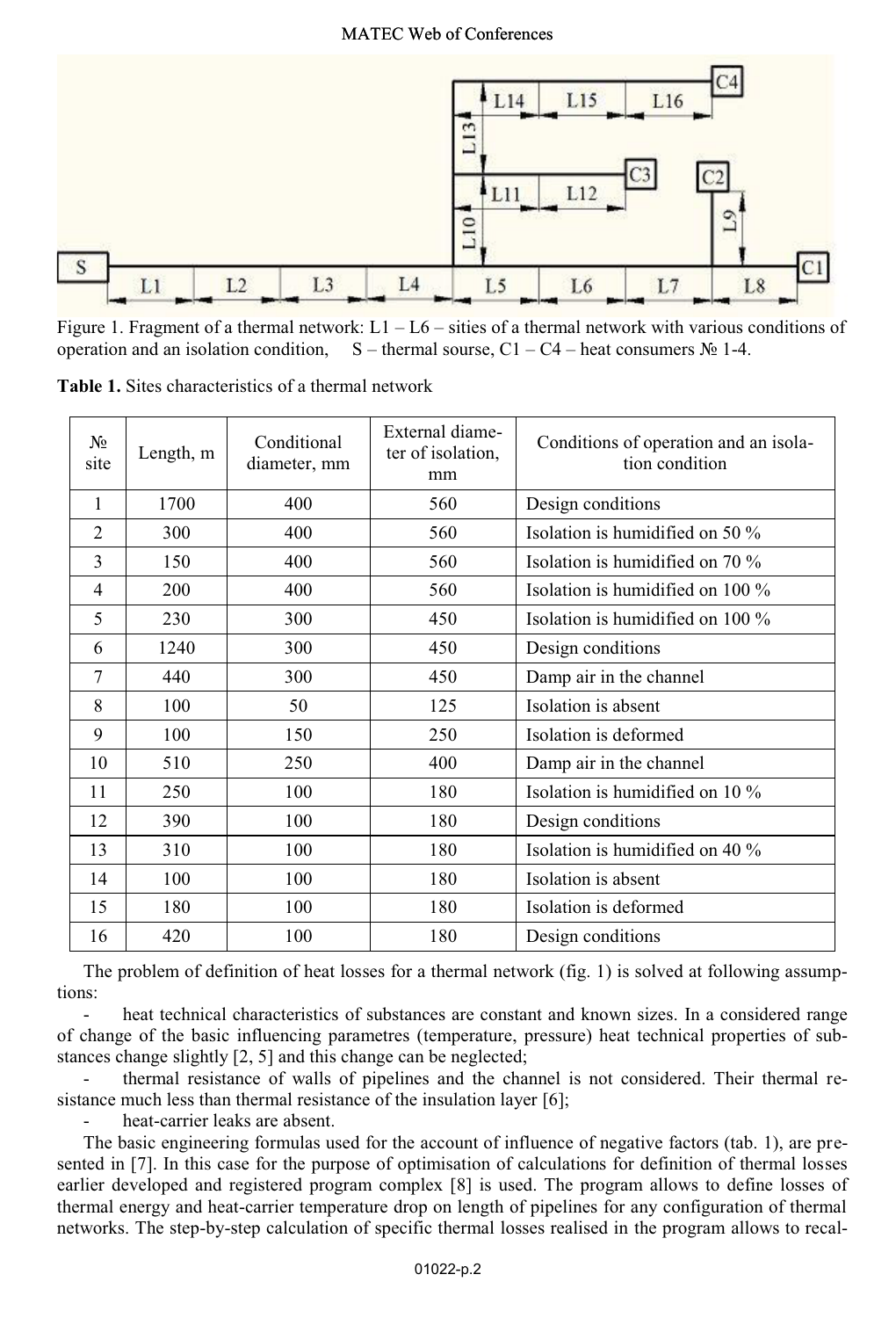culate on each individual site of a heating main a variable on length air temperature in the channel and to consider change of factor of thermal return in the course of heat-carrier cooling.

Comparison of the thermal losses calculated in a program complex [8] with the losses received on the basis of natural tests on concrete sites of a thermal network, show convergence of results comprehensible to practice [9].

## **3. Results and conclusion**

Values of the thermal losses calculated taking into account a condition of isolation and conditions of operation of heat conductors  $(Q_{cal})$ , are resulted in tab. 2 and on fig. 2. For comparison and the analysis of the received results in tab. 2 and on fig. 2 the losses defined by an official technique  $[2]$  -  $Q_d$  and standard losses of heat -  $Q_{norm}$  [10].

| Heat     | Length, m | Thermal losses, kWt |       |                 | $(Q_{cal} - Q_d)/Q_d$ | $(Q_{norm.} - Q_d)/Q_d$ , |
|----------|-----------|---------------------|-------|-----------------|-----------------------|---------------------------|
| consumer |           | $Q_{cal.}$          | $Q_d$ | $Q_{\rm norm.}$ | $\frac{0}{0}$         | $\frac{0}{0}$             |
| C1       | 5160      | 847.3               | 331.9 | 472.7           | 155                   | 42                        |
| C2       | 5160      | 830.7               | 332   | 475             | 150                   | 43                        |
| C3       | 4300      | 701.7               | 276.5 | 378.9           | 154                   |                           |
| C4       | 4670      | 763.3               | 289.7 | 397.5           | 163                   |                           |

**Table 2.** The results of definition of transport thermal losses



Figure 2. The results of definition of transport thermal losses:  $Q_{cal}$  – calculated thermal losses,  $Q_d$  – design thermal losses,  $Q_{norm}$  – normal thermal losses, C1 – C4 – heat consumers  $N_2$  1-4.

 From the received results (tab. 2, fig. 2) follows, that at the account of the operational factors influencing thermal resistance of mineral cotton wool, for all consumers the expected increase in the calculated thermal losses in comparison with design losses [2] is observed. Depending on size and the importance of factors, thermal losses can change in a wide range, in many exceeding design losses. For this case the calculated thermal losses on 150 … 163 % have exceeded design values.